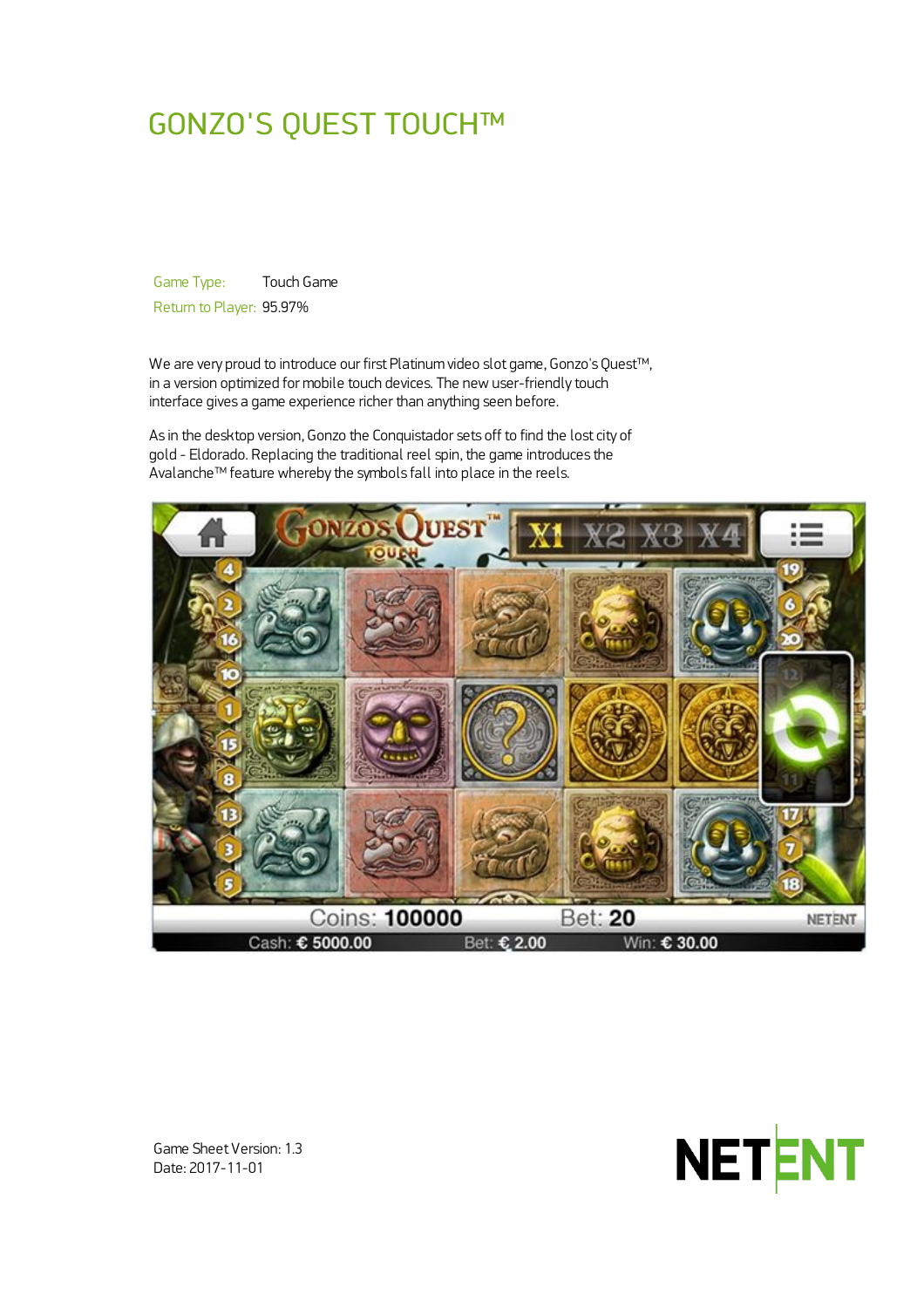## ABOUT GONZO'S QUEST TOUCH™

| <b>GENERAL INFORMATION</b>          |                                                                                                                       |  |  |
|-------------------------------------|-----------------------------------------------------------------------------------------------------------------------|--|--|
| Game Category                       | Instant Game                                                                                                          |  |  |
| Game Type                           | Touch Game                                                                                                            |  |  |
| Game Format                         | Single Player Game                                                                                                    |  |  |
| Reel Type                           | Avalanche™                                                                                                            |  |  |
| Reels, Lines                        | 5 columns, 3 rows, 20 bet lines (fixed)                                                                               |  |  |
| <b>BetLevels</b>                    | $1 - 3$                                                                                                               |  |  |
| Coin Values (NOK)                   | 0.1, 0.2, 0.3, 0.5                                                                                                    |  |  |
| Min / Max Bet (NOK)                 | 2/30                                                                                                                  |  |  |
| Near Win                            | <b>No</b>                                                                                                             |  |  |
| Progressive Jackpot                 | <b>No</b>                                                                                                             |  |  |
| Minimum Game Duration               | 3 seconds, all bet levels                                                                                             |  |  |
| <b>GAME FEATURES</b>                |                                                                                                                       |  |  |
|                                     | ● Avalanche System™ x1 - x5<br>• Free Falls with x3-x15 multiplier<br>· Wild substitution                             |  |  |
| <b>PAYOUT</b>                       |                                                                                                                       |  |  |
| Return to Player                    | Theoretical Range: 95.97% - 95.97%<br>Measured: 95.97% (based on 30 NOK Bet in a minimum of 2 billion game<br>rounds) |  |  |
| Maximum Win                         | 100 000 NOK                                                                                                           |  |  |
| Hit Frequency                       | 41.10%                                                                                                                |  |  |
| <b>TECHNICAL INFORMATION</b>        |                                                                                                                       |  |  |
| Game ID                             | eldorado_mobile_html_sw (seamless wallet)                                                                             |  |  |
| <b>Compatible Operating Systems</b> | iOS<br>Android<br>Windows                                                                                             |  |  |
| Display Resolution                  | 960 x 600                                                                                                             |  |  |
| Aspect Ratio                        | 16:10                                                                                                                 |  |  |
| Technology                          | HTML5                                                                                                                 |  |  |

All screen shots are for illustration purposes only, and may contain information or functionality thatwill be removed for Norsk Tipping.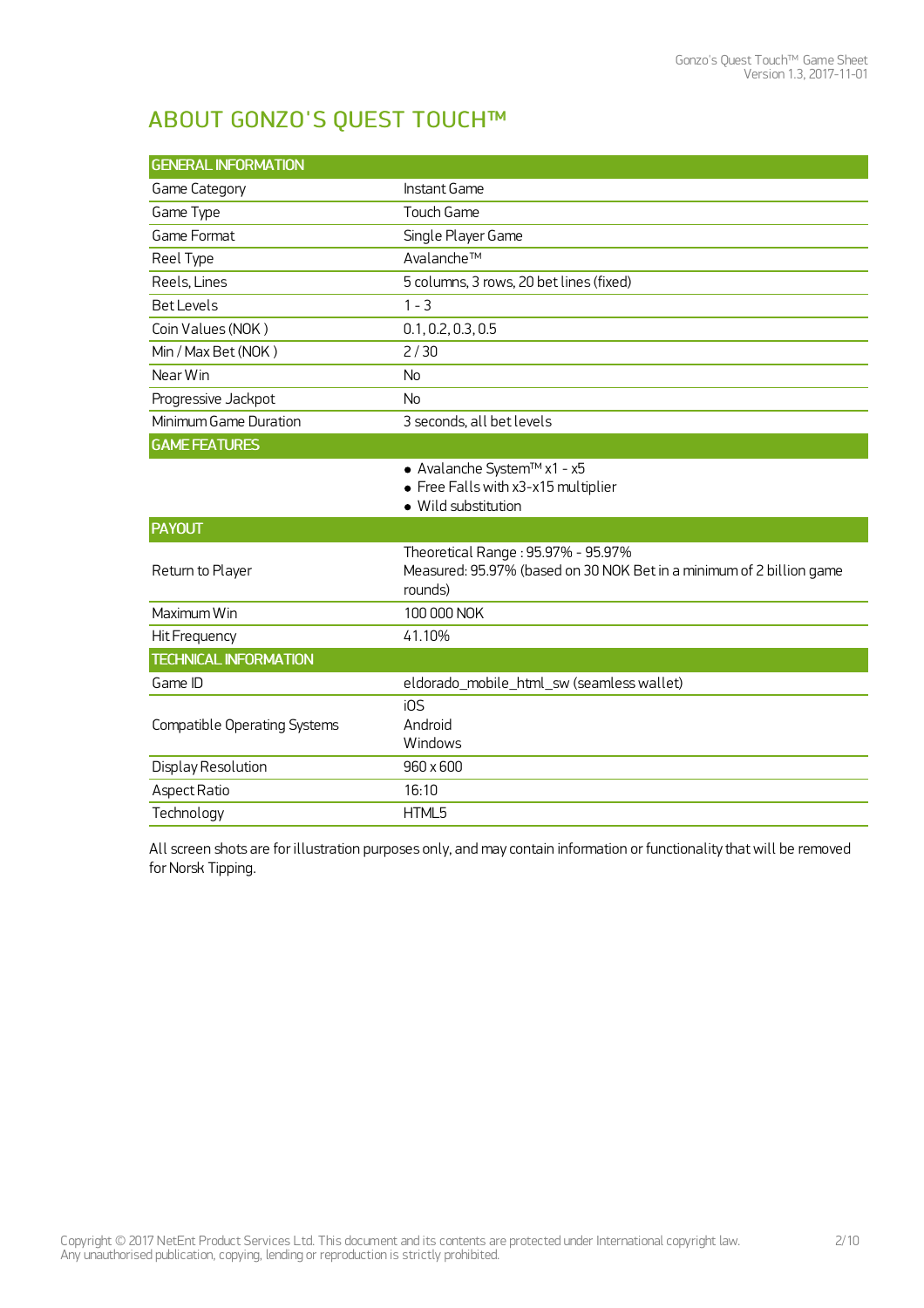## GAME DESIGN



Gonzo's Eldorado



Big win presentation



Main game area



Wild symbol substitutes for any symbol

## Game Theme & Graphics

This game has been designed to be more than just another video slot - with its high-quality animation sequences and sound that blends perfectlywith the beautiful background of the Amazon rainforest, the game successfully brings to life a classic 16th century story for the player.

Loosely based on true historical events of 1541, Gonzo follows in the footsteps of the conquistador Gonzalo Pizarro who set off from his coastal base in Peru to find the lost city of gold known as Eldorado. In our story though, Gonzo is greedy, and decides to take the map and find the treasure for himself

Game-specific animations include:

1 special Big Win animation which is triggered when a player has a big win (15x bet amount)

- Symbol fall animations
- Special symbol animations at the start of the Free Falls feature
- Animation showing amount of remaining Free Falls

## Main Game

Gonzo's Quest Touch™ is a video slot developed for mobile devices.

• Game rounds. When the player taps the spin button, the bet amount is debited from the current credit (available coins and credit). The symbols automatically fall into position within the reels.

• Game results. Players can win on any of the 20 bet lines. The game highlights which symbols are the winning combinations and how much has been won on each betline.

To further improve player experience, the amount in the Coins display counts up to match the win value. Meanwhile, game play for the round continues and the win amount with additional wins continues to count up.

Atthe end of the game round, the total winnings are added to the player's credits and displayed in Coins and cash field.

## Wild Substitution

Gonzo's Quest has a Wild symbol that animateswhen displayed on a winning bet line.

• Regular Wild substitution. The Wild symbol substitutes for any symbol, including Free Fall symbols, to complete winning bet lines.

The Wild symbol changes its look to mimic whichever symbol it is replacing on the winning bet line.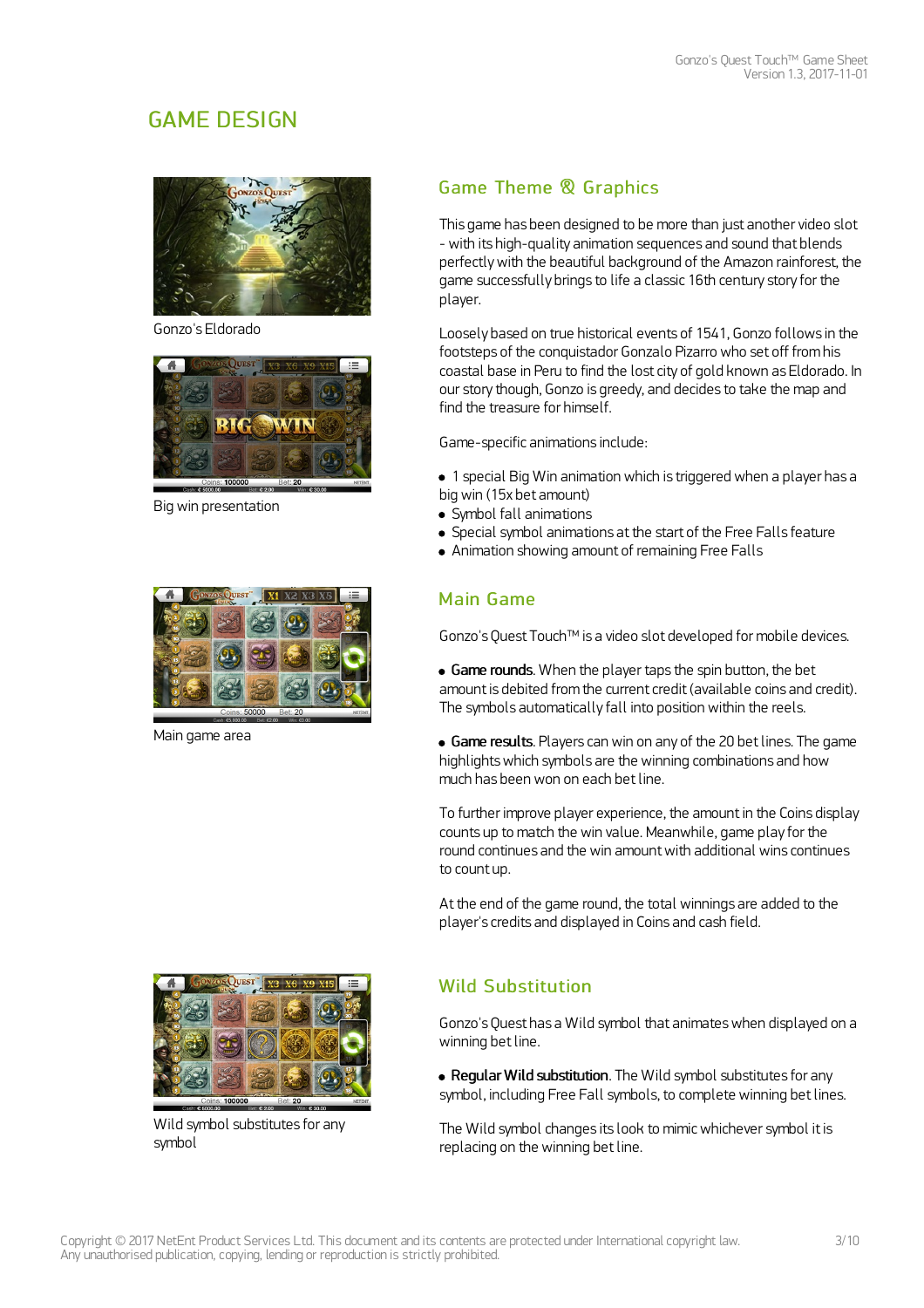

Avalanche multipliers in the main game



Avalanche multipliers in the Free Spins



Free Fall win presentation

ſ۱

## Avalanches

A game round is made up of a series of Avalanches and if won, a number of Free Falls.

After the player has tapped the spin button, the initial Avalanche of symbols starts the game round. When the symbols have come to rest, winning bet lines are highlighted. If the player has a winning bet line, the win amount is added to the coins and cash displays field, the multiplier is increased, and the second Avalanche of symbols occurs.

There is no limit to the number of Avalanches a player may experience in a game round; however the maximum multiplier is 5 in the main game and 15 in the Free Fall feature.

## Free Fall

Gonzo's Quest Touch™ has an animated Free Fall symbol that gives the player a chance to enter the Free Fall feature.

**• Free Fall feature.** When 3 Free Fall symbols appear in succession on abetline, 10 Free Falls are won. If 3 Free Fall symbols appear on two bet lines then 20 Free Falls are won.

• Animation. A short animation sequence sees the symbols part, as if they were a gateway and the player is informed about the number of Free Fallswon.

#### Bet Lines

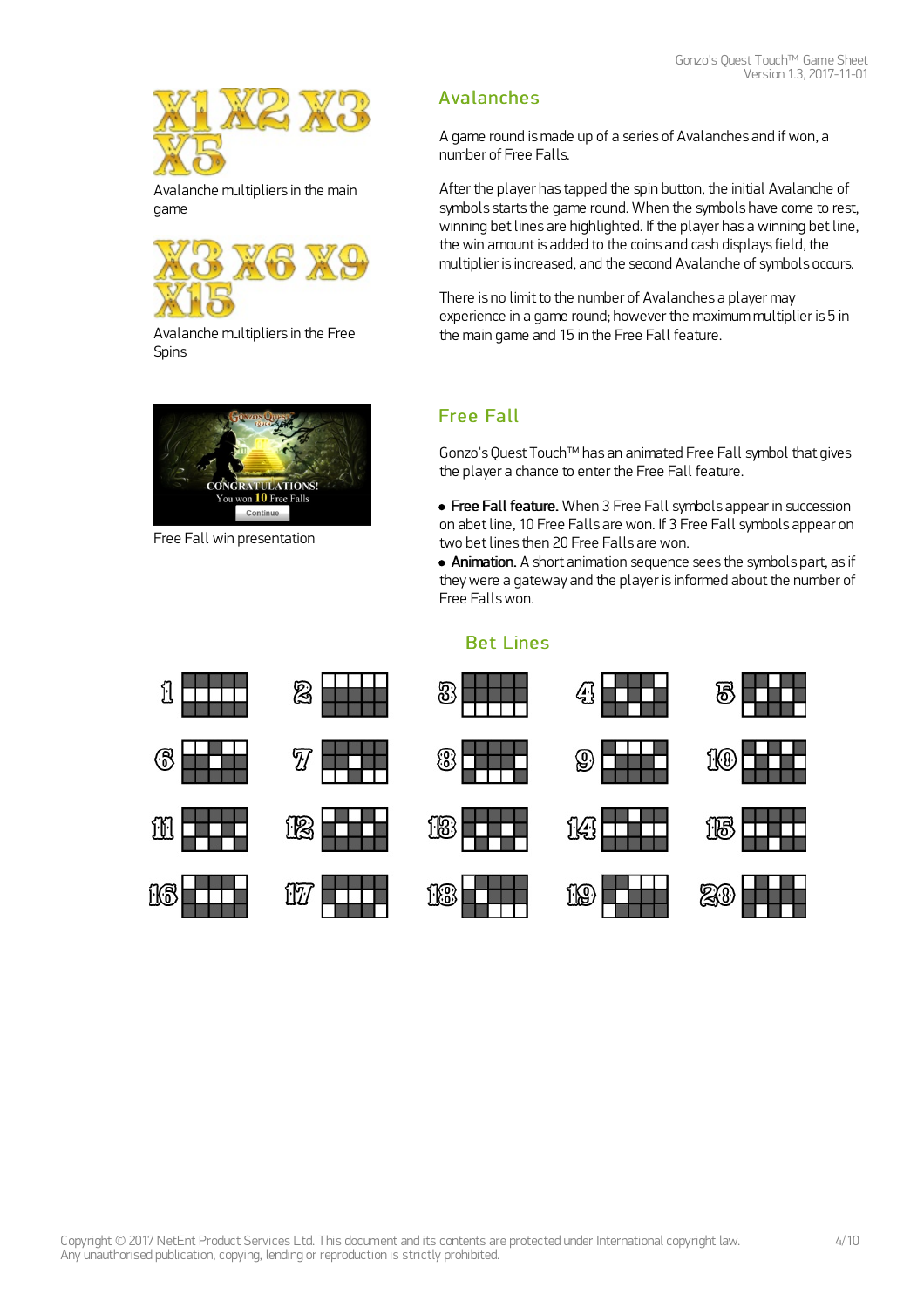## **PAYOUT**

### Payout Summary

The maximum win paid out is 100,000 NOK in accordance with the Norwegian gambling regulation.

#### GAME RETURN TO PLAYER (RTP)

- $\bullet$  Total game: 95.97%
- Betlines in main game: 65.3%
- Bet lines in Free Falls: 30.7%

#### **HIT FREQUENCY**

- Main Game / Free Falls
- Anywin: 41.1% / 54.4%
- $\bullet$  Avalanche 1 Any win: 12.5% / 25.2%
- $\bullet$  Avalanche 2 Any win: 3.1% / 11.5%
- $\bullet$  Avalanche 3 Any win: 0.5% / 4.7%
- $\bullet$  Avalanche 4 Any win: 0.03% / 1.7%
- $\bullet$  Avalanche 5 Any win: 0.003% / 0.6%
- Avalanche 6 Anywin

#### MAXIMUM PAYOUT

- Free spins: NOK 93 750 / 187 500 coins on a single betline
- Free spins: NOK 113 715 / 227 430 coins max coinciding win
- Main Game: NOK 18 750 / 37 500 coins on a single betline
- Main Game: NOK 93 750 / 187 500 coins max coinciding win

Note: The maximum win of a game round may be higher than the maximum coinciding win, since a game round may include several spins.

#### PAYOUT RULES IN MAIN GAME

- The win multiplier increaseswith each new Avalanche within a game round.
- $\bullet$  Maximum win multiplier x5.

#### PAYOUT RULES IN FREE SPINS

- Free Falls paywin x Multiplier. Maximum win multiplier is 15.
- The win multiplier increaseswith each Avalanche in a Free Fall.
- Additional Free Falls can be won during Free Fall.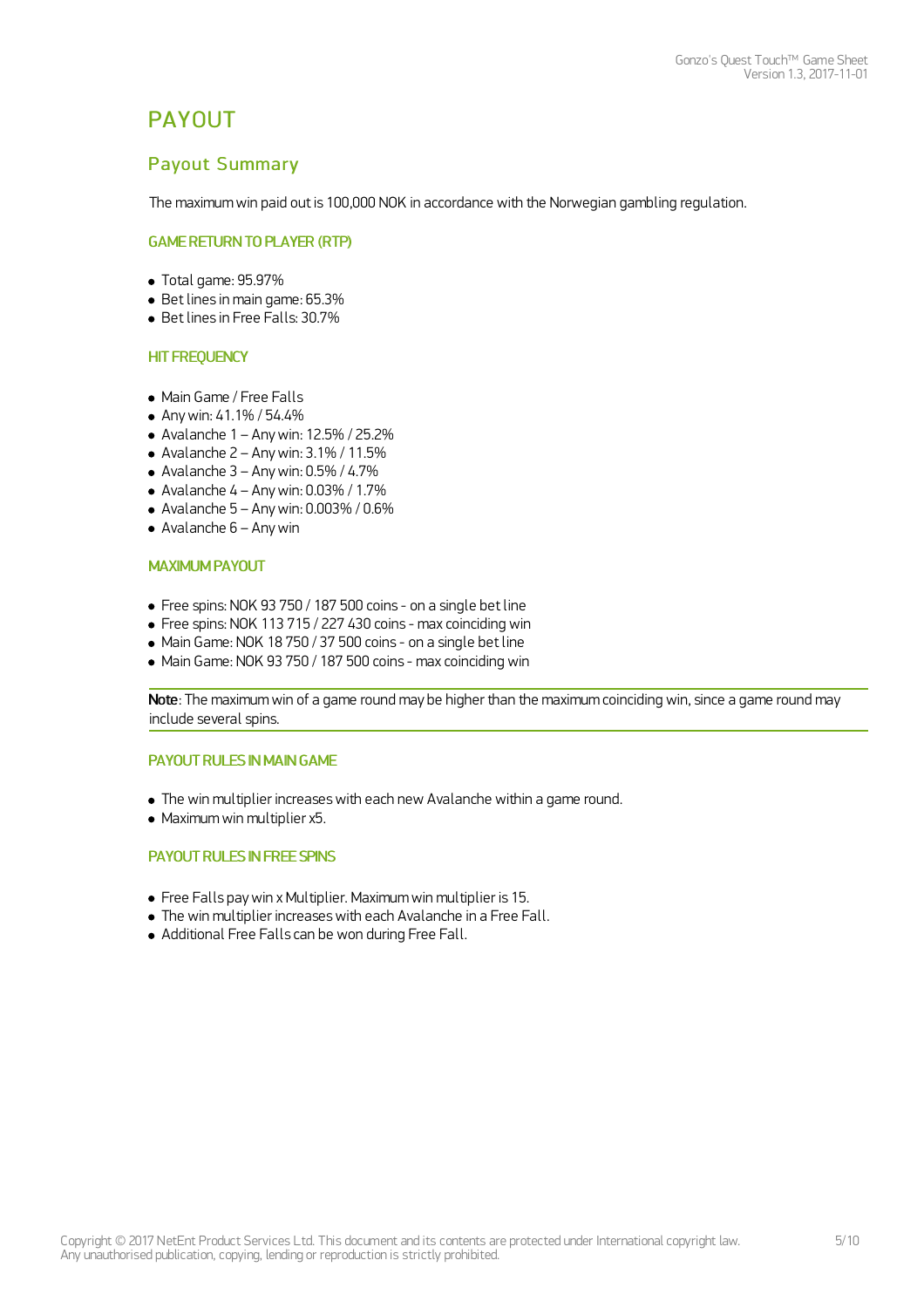## Paytable

## **Winning Combinations and Payouts**

## **AVALANCHE MULTIPLIERS**

The win multiplier increases with each new Avalanche in a game round.

| Avalanche         | <b>Multiplier</b> | <b>Free Falls Multiplier</b> |
|-------------------|-------------------|------------------------------|
| Initial Avalanche |                   |                              |
| 2nd Avalanche     |                   | $\sqrt{2}$                   |
| 3rd Avalanche     |                   |                              |
| 4+ Avalanches     |                   |                              |

#### Paytable page 1



Each bet line containing 3 or more Free Fall symbols activates 10 Free Falls. Free Fall symbols must appear in succession, starting from the leftmost reel. Additional Free Falls can be won during Free Fall.



Wild symbol substitutes for all symbols.

Paytable page 2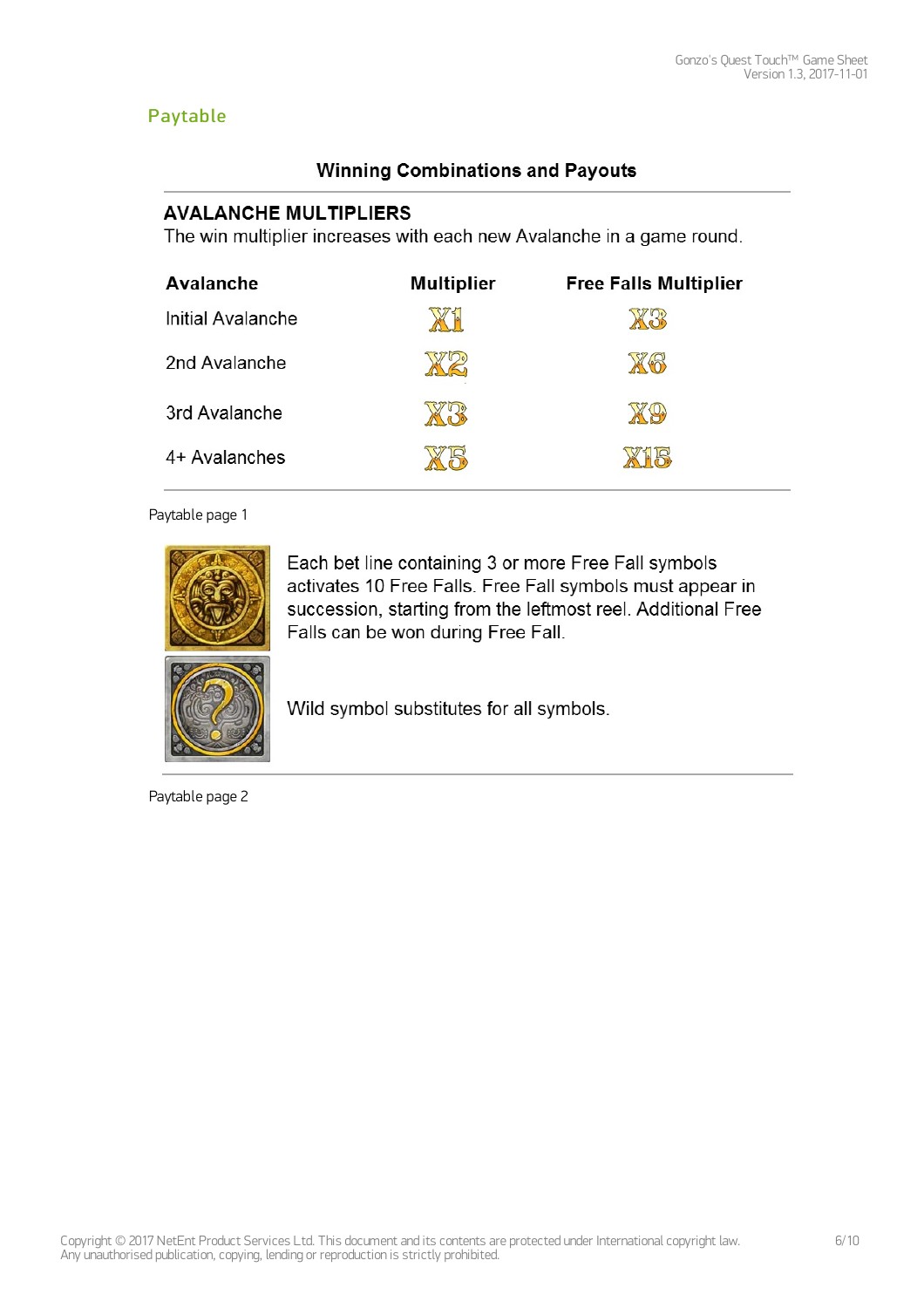## **Symbol Payout Values**

| 5 2500<br>4 250<br>$3\quad50$    | 5 1000<br>4 100<br>320           |
|----------------------------------|----------------------------------|
| 5 500<br>4 50<br>3 <sub>15</sub> | 5 200<br>4 25<br>3 <sub>10</sub> |
| 5 100<br>4 20<br>3 <sub>5</sub>  | 5 75<br>4 15<br>$3\quad 4$       |
|                                  |                                  |

Paytable page 3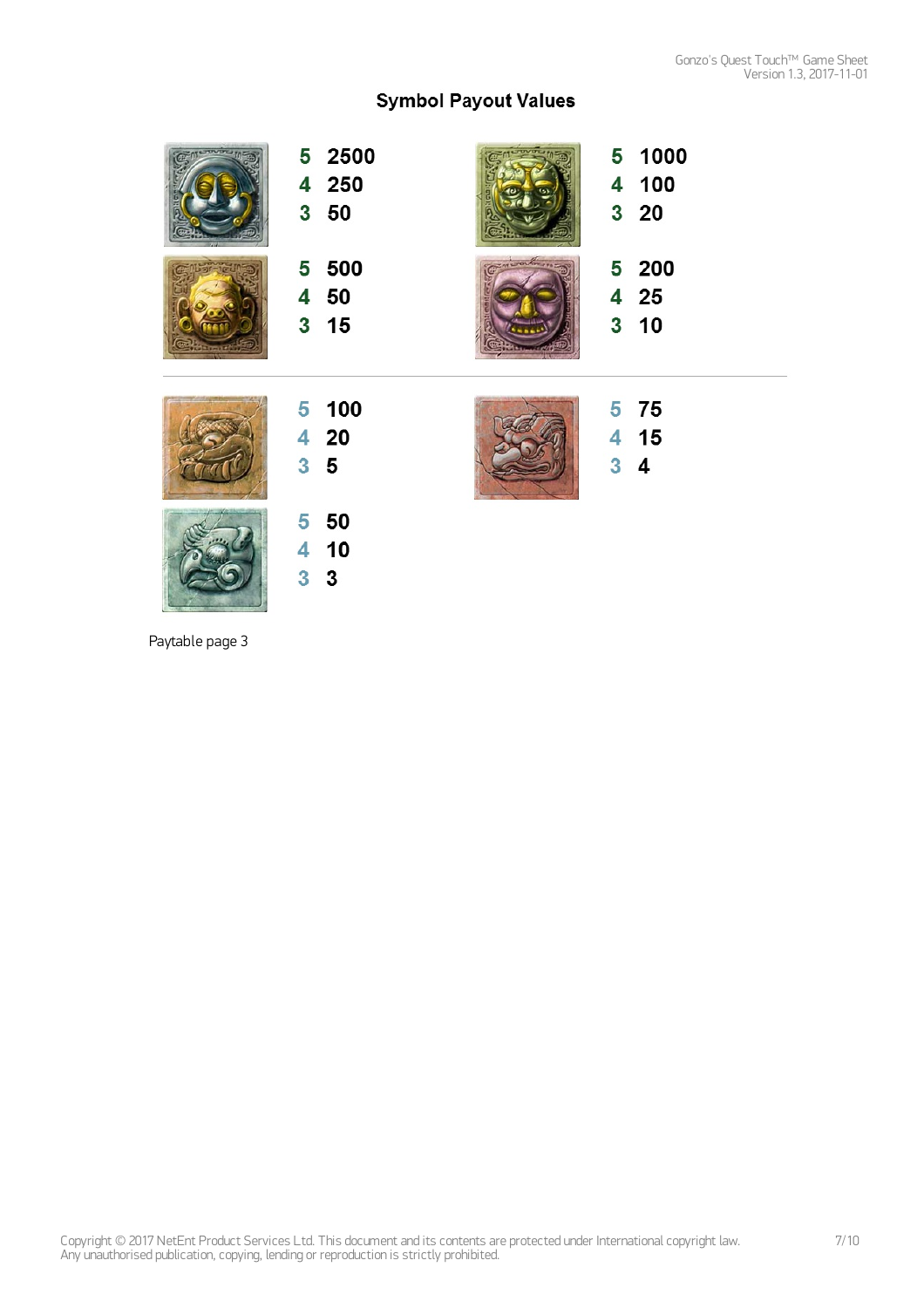## ADDITIONAL INFORMATION

#### Randomisation

#### Random Number Generator (RNG)

The algorithm used for random number generation (RNG) is Fortuna, a cryptographically secure pseudorandom number generator (PRNG) devised by Bruce Schneier and Niels Ferguson. For more information, see the document Random Number Generation.

The Random Number Generator and its implementation has been tested and approved/certified for randomness according to prevailing industry standards by an accredited, independent, 3rd party test facility.

### **Malfunction Management**

If a player attempts to access a game using an invalidated session, (for example, due to inactivity or system restart) an error message is displayed in the game. The player can then log on again and resume game play. The game state is always stored so the player can resume game play exactlywhere he or she left off.

In case of an HTTP error, network timeout or server error a "technical error" message will be displayed to the player and the game will stay in an "unavailable" state until the player reloads the game at a time when the game becomes available.



If a session times out, a "session timeout" message will be displayed to the player and the game will stay in an "unavailable" state until the player reloads the game.



In case of an "out of money" event, an "out of money" message will be displayed to the player and the game will stay in an "unavailable" state until the player reloads the game.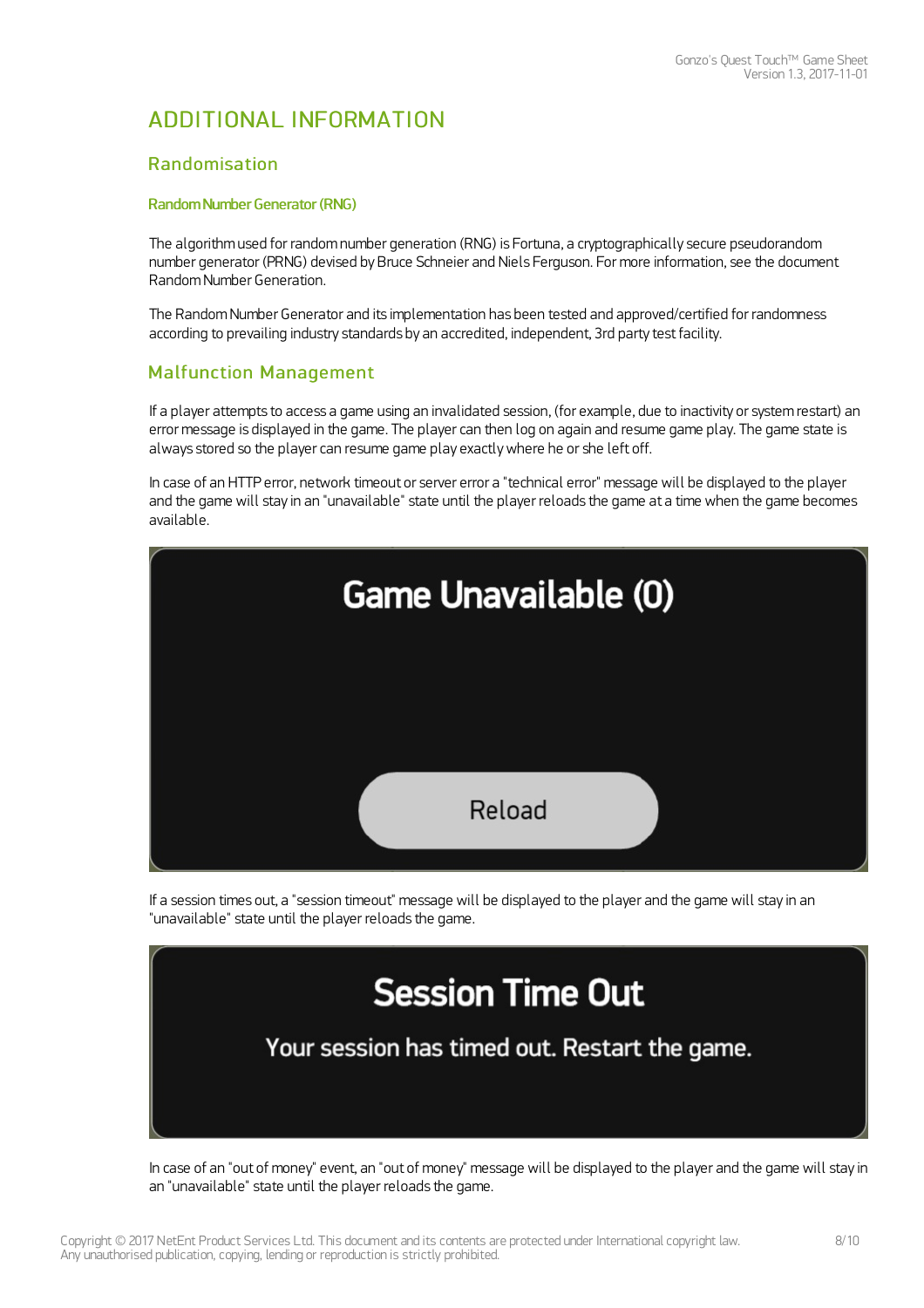

Information regarding session timeouts and malfunctions is provided to the player via the game rules. Specifically, the player is informed that"In the event of malfunction of the gaming hardware/software, all affected game bets and payouts are rendered void and all affected bets refunded."

### Information to the Player

Players receive a response required message every hour of continuous play: They cannot continue playing unless they respond to the message which provides them with details about the amount bet and won so far during game play.

Players also have access to their game session history and game rules from within the game at all times.

### Game Simulation

A demo version of the game is available at <http://www.netent.com/games/>